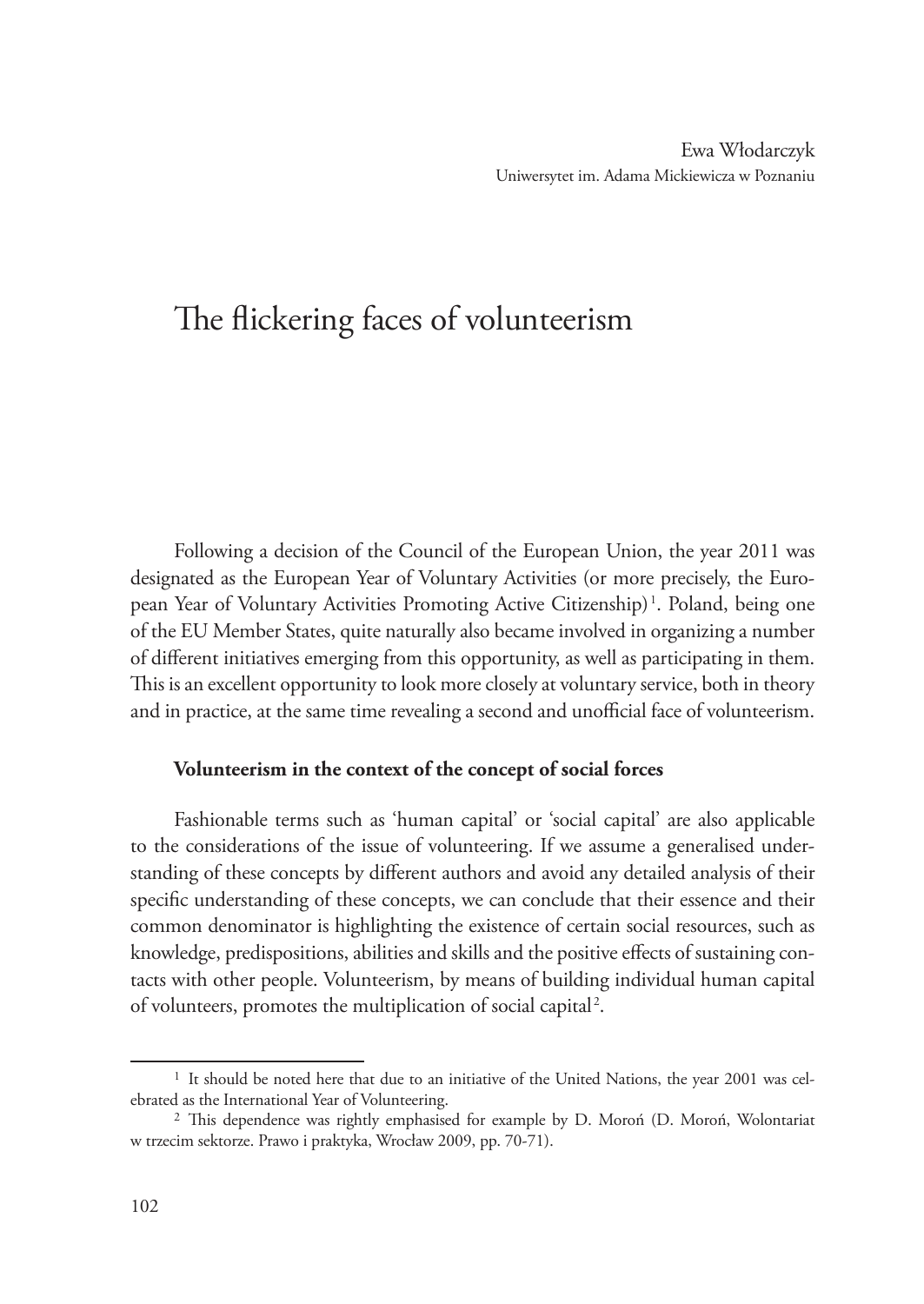So wasn't it this human capital exactly that Helena Radlińska was thinking about in the 1930s, when she formulated her definition of social forces? She understood them then as 'currently appearing or hidden (potential) values of individuals and social groups, facilities and institutions that provide a social teacher with some support in their work, if they are activated and become leading factors in the reconstruction and assimilation of the values'<sup>3</sup>, also adding after some years that it must be understood as 'a system of specific factors and values operating in its context in the form of individual or collective and overt or hidden talents expressed through positive activity.<sup>24</sup> In the context of volunteering, you can venture to say that virtually in each local community one can identify overt social forces in the form of active volunteers who support the change or may initiate it; in each local community there are also latent social forces, undiscovered yet, in the form of potential that has not yet been recognised, inherent in the consciousness of individuals or groups, driven by that still subconscious desire.

Contemporary social forces, also referred to as 'human capital', 'endogenous factors of change' or 'subjective resources', are associated with human potential, resources that are worth being discovered, extracted, dynamised, directed somewhere and utilised.

When we take a closer look at people at each phase of the cycle of human life, it can be concluded that in each of them, in each of these phases, lies some potential for volunteering<sup>5</sup>:

- children, socialised properly, with the willingness and readiness to help other people instilled in them from an early age, are still relatively easy to model in the direction of strengthening their selflessness and are often characterised by curiosity, willingness to act, enthusiasm for taking up new activities and willingness to cooperate;
- young people are often the basis of volunteering (due to their desire to change the world and their openness to new things); their potential stems from the following characteristic traits of youth: a need for acceptance and a sense of belonging to a group, looking for their own identity and for the sense of life, creativity and energy for action, flexibility, eagerness to accept any meaningful fulfilment of their free time, willingness to make new friends, experience and learn something new, a need to stand out amongst their peers, to find something original, as well as their ability to adapt to changes easily;

<sup>3</sup> H. Radlińska, Stosunek wychowawcy do środowiska społecznego, Warszawa 1935, pp. 16–17.

<sup>4</sup> H. Radlińska, Pedagogika społeczna, Wrocław-Warszawa-Kraków, 1961, p. 33.

<sup>5</sup> The author of the text is at the same time aware of the restrictions – the factors that hinder or even block the activation of the potential of human beings that could otherwise become a foundation for building the power of volunteering.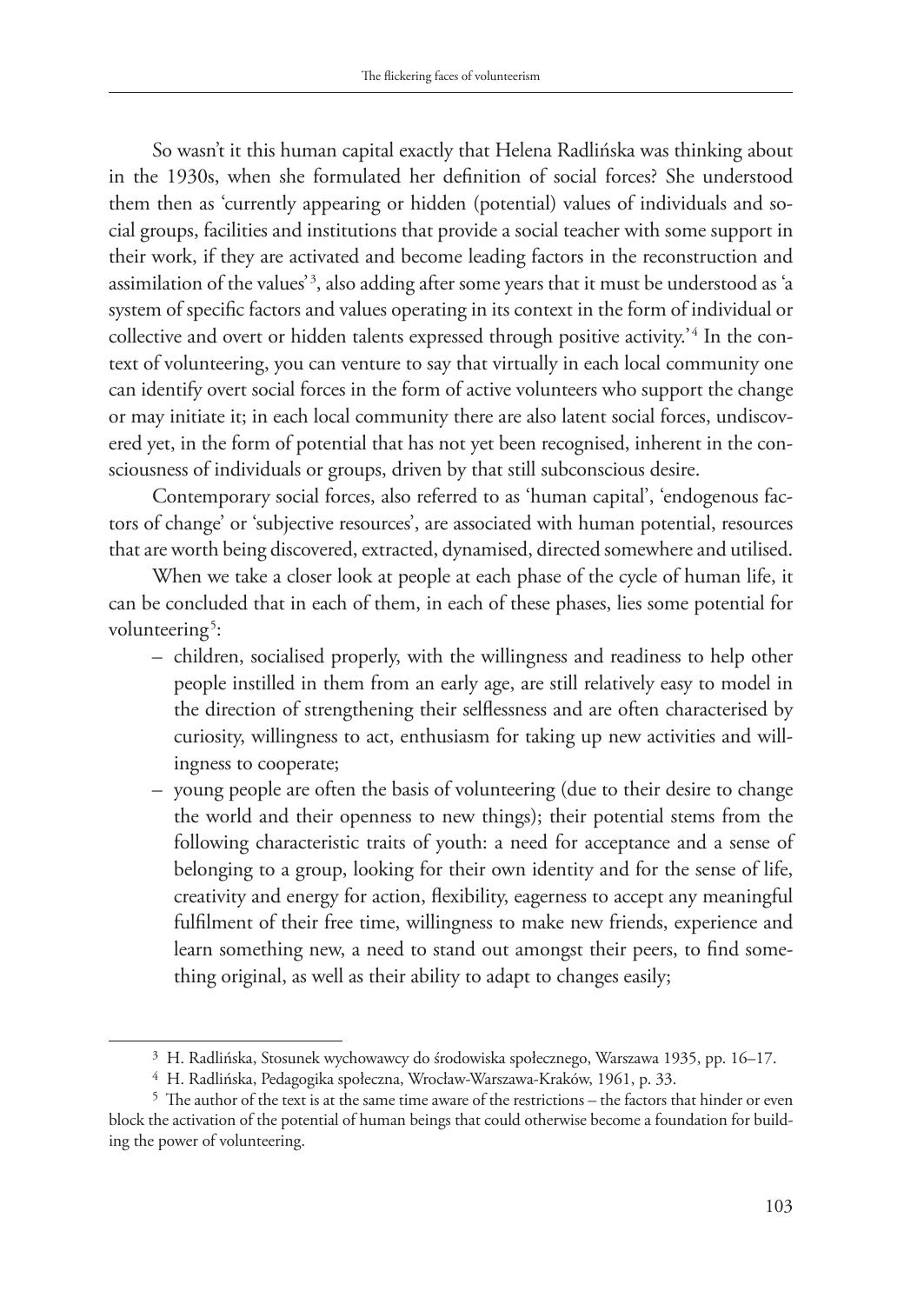- adults, professionally active, willing to use their skills and life experience and professional training, tired with the barrenness of their everyday lives, longing to do something selfless and to be detached from daily routine, characterised by intellectual, emotional and social maturity;
- seniors, strong through their availability, life experience and their wish to still be needed.

## **The value of volunteerism**

Voluntary activities fulfil a range of functions that make volunteerism valuable and legitimate. And so, first of all, volunteerism serves the function of predicting, associated with the skills of observing the phenomena developing in a given environment and infiltrating any recorded problems<sup>6</sup>. It also performs a supplemental function, which means complementarity between the activities of social services and volunteers<sup>7</sup>. Not only does it fill the gaps of institutional activities, it also underlines the need to undertake specific tasks by formal institutions<sup>8</sup>. Volunteers, due to an expanded scope of their tasks, are often called 'ambassadors' of their local environment, people of the first contact between an organization and the local community, or creators of activating ideas<sup>9</sup>. Attitudes represented by them, 'associated with the preference of humanistic values, should encourage the treatment of this specific group as leaders jointly responsible for progressive social changes and building a better world. Therefore volunteer attitudes are like the better part of human nature.'<sup>10</sup>

A. Rogulska<sup>11</sup> put together the most important benefits stemming from volunteering, diving them with respect to the four groups that benefit from its advantages:

1) the state / society:

<sup>6</sup> J. Herman, 1982, quoting M. Donevska, Praca socjalna jako profesja i rodzaj aktywności społecznej, [in:] E. Marynowicz-Hetka, J. Piekarski, E. Cyrańska (ed.), Pedagogika społeczna jako dyscyplina akademicka. Stan i perspektywy, Łódź 1998, p. 485.

<sup>7</sup> Ibid, p. 486.

<sup>8</sup> G. Bettin, quoting B. Matyjas, Wolontariat jako działanie prospołeczne w obszarze pomocy społecznej i pracy socjalnej, [in:] B. Matyjas (ed.), Wolontariat jako działanie prospołeczne w obszarze pomocy społecznej i pracy socjalnej, Kielce 2009, p. 187.

<sup>9</sup> R. Cichoń, Działalność wolontariacka jako jedna z form wsparcia organizacji pozarządowych w środowisku lokalnym, [in:] B. Matyjas (ed.), Wolontariat jako działanie prospołeczne..., op. cit, p. 64.

<sup>10</sup> A. Olubiński, Humanistyczno-edukacyjne wartości wolontariatu w przygotowaniu do pracy socjalnej, [in:] B. Kromolicka (ed.), Wolontariat w obszarze humanistycznych wyzwań opiekuńczych, Toruń 2005, p. 51.

<sup>11</sup> A. Rogulska, Wolontariat – działania na rzecz jednostki i społeczeństwa [in:] M. Danielak-Chomać, B. Dobrowolska, A. Rogulska (ed.) Wolontariat w teorii i praktyce, Siedlce 2010, pp. 39–41.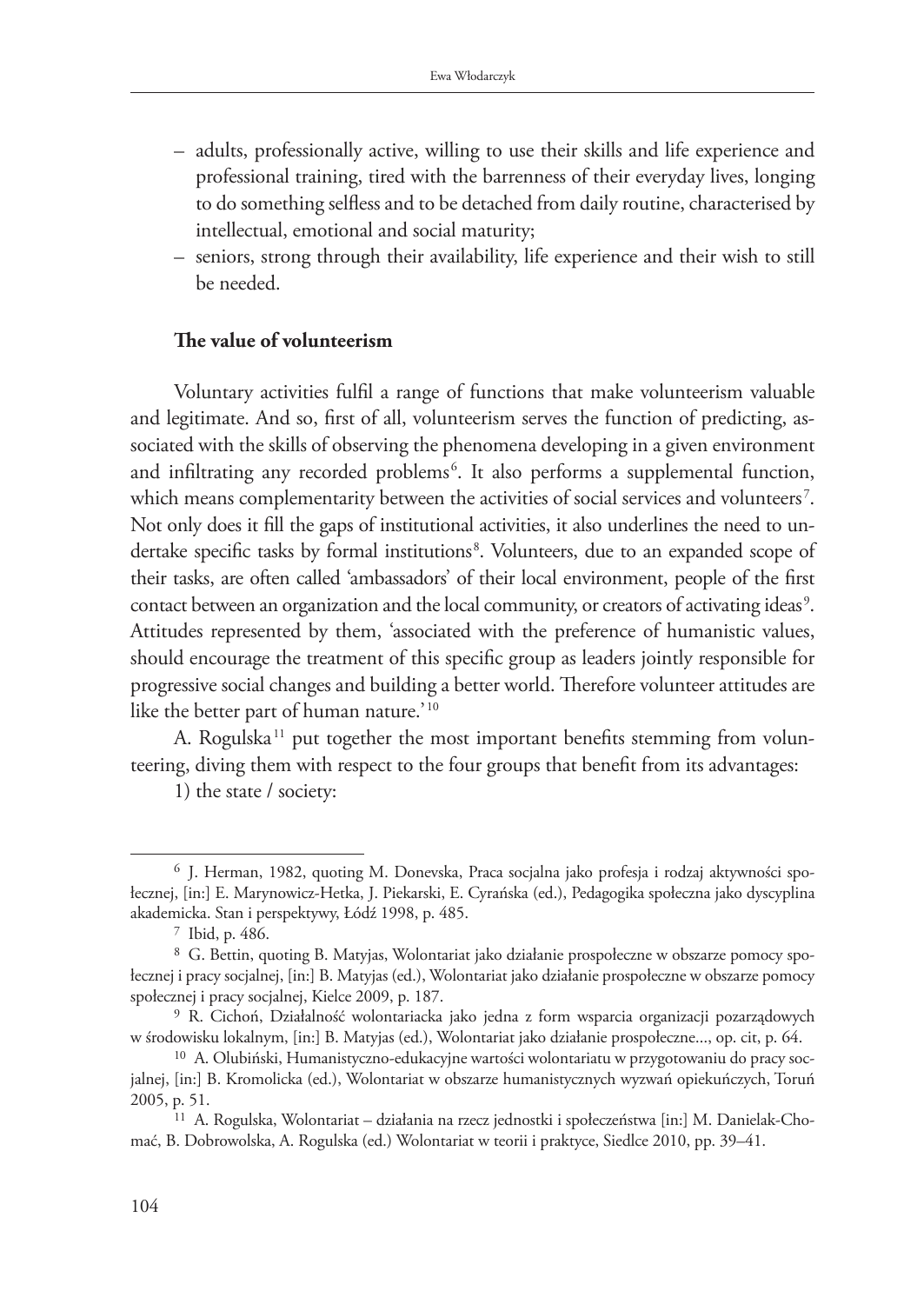- building a civil society in the sense of responsibility for legislative decisions and creating conditions for bottom-up community initiatives,
- building an image of a welfare state, open and accountable, focused on individuals and their needs, open to public initiatives,
- creating favourable conditions for development of various types of social support,
- contributions to educational awareness, taking into account the social nature of individuals and the need to support them,
- creating alternatives to government solutions;
- 2) in relation to institutions receiving assistance of volunteers:
- supporting their activities,
- initiating new projects and expanding their activity,
- enhancing the effectiveness of their operations,
- strengthening the common public belief that a given outpost is necessary,
- increasing public trust towards the outpost,
- building an image of openness of the outpost for social initiatives,
- a volunteer as a middleman between the outpost and the community,
- advertising the activity of the outpost;
- 3) in relation to individuals receiving assistance from volunteers:
- experience of genuine desire to help,
- contact with another human being, his/her motives, personality,
- increasing faith in others and the selflessness of human activities,
- personalised contacts as a greater chance of creating the possibility of thorough recognition of needs and possibilities to satisfy them,
- building spiritual unity with a volunteer, associated with the human emotional side,
- building compromises,
- learning assertiveness;
- 4) in relation to volunteers themselves:
- exchange of experiences,
- improving the existing skills and acquiring new ones, acquiring new experiences in helping and other associated experiences,
- learning the adequacy of help to the situation and to the needs of people using it,
- a direct experience of the intricacies and complications of human fate and character,
- increasing their attractiveness as potential employees,
- raising self-esteem, building and / or enhancing self-acceptance,
- achieving satisfaction from intangible goods,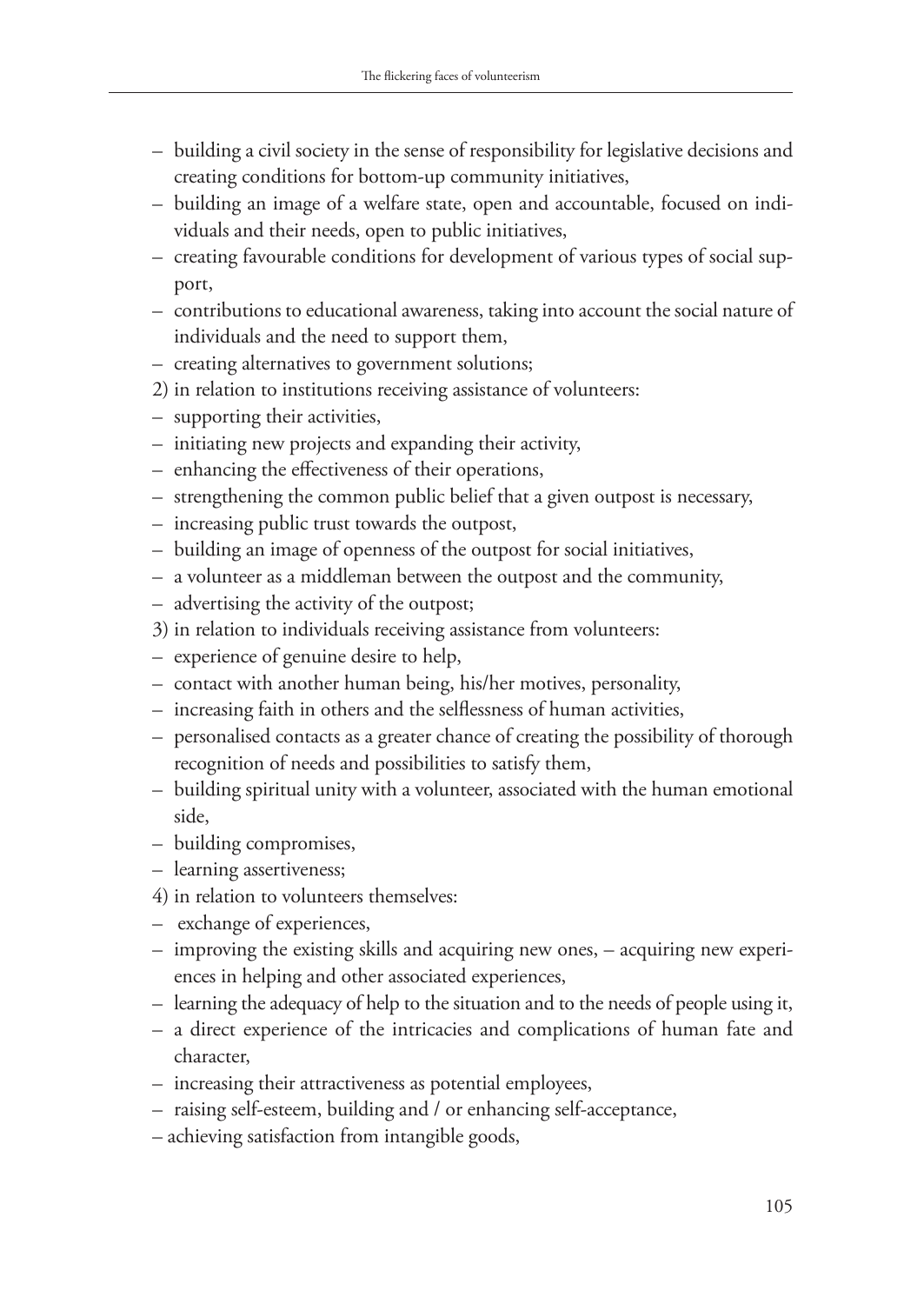- satisfaction with personal contribution to the development of care and social assistance or influence on the shape of social life,
- increasing the openness to new ideas and challenges.

According to the same author, volunteering is not only a form of aid, but also a component of education and a collection of certain types of values<sup>12</sup>.

#### **Volunteering in definitions and typologies**

A concept that remained vague for a long time, 'volunteering' was eventually defined by the Association of Volunteer Centre (based on several years of experience in working with volunteers and numerous contacts with European and American organizations), and is now understood as free, voluntary and deliberate action on behalf of others, one that goes beyond the ties between family members and friends. This definition refers to the Latin word *voluntarius*, which means 'gratuitous, voluntary' 13.

*European Volunteer Centre* and the *Association of Voluntary Service Organizations* agree that volunteerism refers to all forms of voluntary activity, formal or informal, full or part time, at home or abroad, undertaken selflessly, with free will, choice and motivation of given people<sup>14</sup>.

Based on the criterion of the degree of involvement into work, M. Załuska made a division of volunteers into 3 groups: occasional workers (working only once, 'one impulse activists' who join in an action on behalf of others under the influence of an impulse), average-distance activists (very active, but only until the completion of their task or goal), and permanent activists (people whose social activity is associated with the sense of their lives, and it gives them the sense and becomes their approach to life) $15$ .

Volunteerism can be pursued by a person incidentally or systematically, thus we speak of permanent volunteerism (when volunteers cooperate with their organisation in a continuous, regular and long-term way), and action volunteerism (when volunteers are involved short term, in a single or cyclic action). The issue of determining the boundary between these two types of voluntary work is somewhat controversial; perhaps the best way to solve the problem is to adopt a one month censorship (modelled

<sup>12</sup> Ibid, p. 45.

<sup>13</sup> Słownik łacińsko-polski i polsko-łaciński ed. E. Kubicka, M. Suwała, Warszawa, 2005, p. 161.

<sup>&</sup>lt;sup>14</sup> Definition taken from: Legal Status of Volunteers – Country Reports. United Kingdom, EVS, AVSO, 2003, p. 2; the official website of The European Volunteer Centre, http://www.cev.be/data/File/ UK\_legalstatus.pdf [last accessed 02/08/2011].

<sup>15</sup> M. Załuska, Społeczne uwarunkowania angażowania się w działalność organizacji pozarządowych [in:] M. Załuska, J. Boczoń (ed.), Organizacje pozarządowe w społeczeństwie obywatelskim, Warszawa, 1996, p. 96.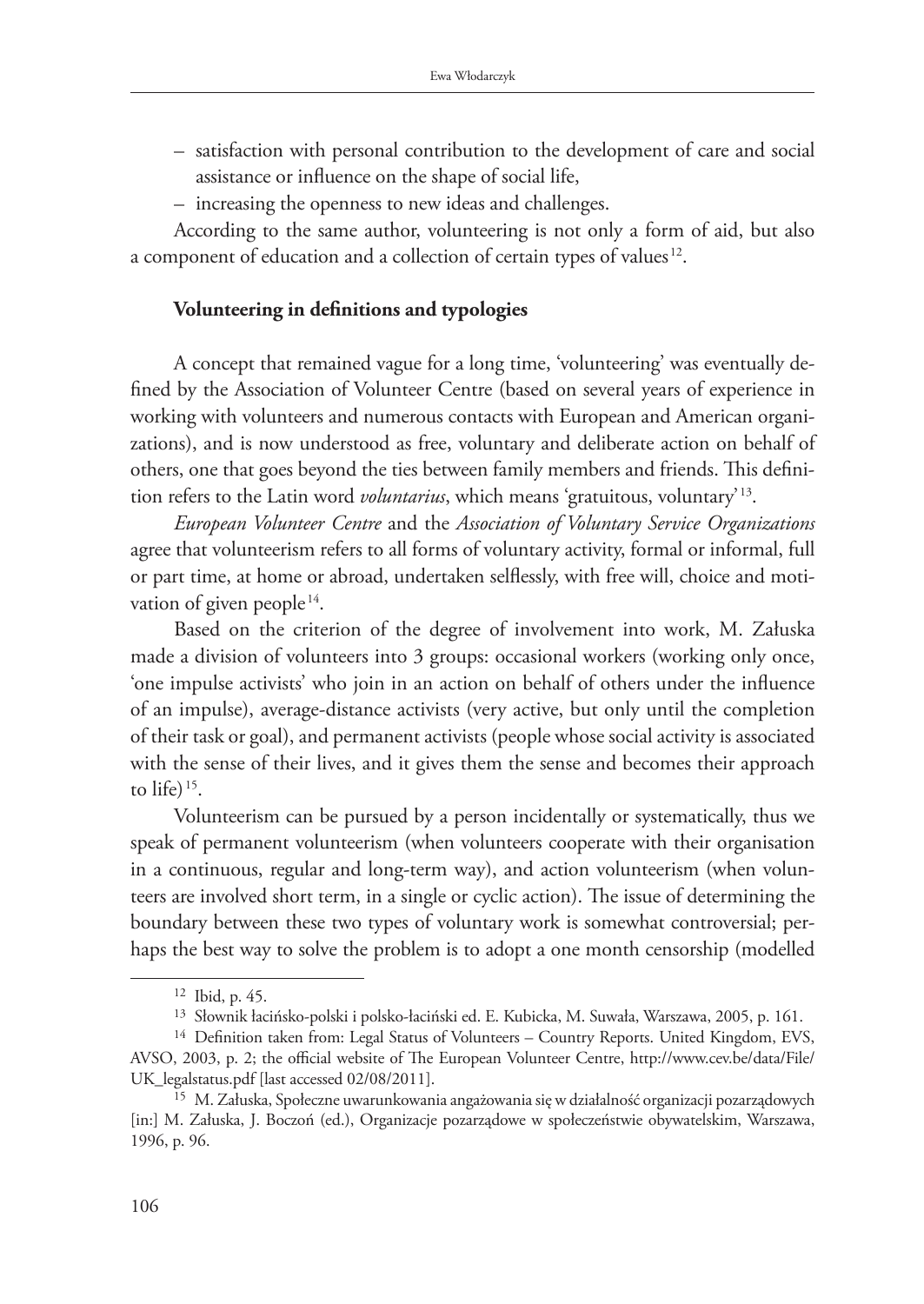after the statutory distinction between volunteers active for 30 days or more than 30 days and the associated obligation to sign an agreement on the performance of work) 16.

With respect to the location of voluntary activities, we distinguish between national volunteering (run only on a given country's territory, involving its citizens) and foreign volunteering (carried out as an exchange of volunteers, for example in the form of work camps or missions) 17.

Volunteers can be met not only in the fields of social work and social assistance (these are the spheres most commonly associated with volunteer activity), but also in many other areas of social life, such as ecology, culture, health, and many others.

#### **Legal aspects of volunteering**

Sources of volunteering can be found in the nineteenth-century Poland already and in the tradition of social work, whereas in the interwar and post-war Poland there were examples of people socially and truly voluntarily engaging in the affairs of others<sup>18</sup>. Certainly after 1989 with the development of non-governmental organizations (when old ones were reactivated and new ones were created) Polish involvement in social activities also began to flourish<sup>19</sup>. Still missing, however, was its regulation<sup>20</sup>.

Legislative aspects of volunteering, in a limbo for many years, were finally codified as regulations in the bill on public benefit and voluntary work on April 24, 2003 (amended several times already)<sup>21</sup>. The mentioned bill (which will be referred to from now on in an abbreviated form as bpbvw), in its third section especially, created a legal framework for the issue of volunteering.

<sup>16</sup> D. Moroń,. Wolontariat w trzecim sektorze.., op. cit, p. 46.

<sup>17</sup> For example, in: B. Filipiak, Drugi i trzeci sektor w realizacji zadań publicznych. Wybrane problemy teorii i praktyki, Szczecin, 2004, p. 61.

<sup>&</sup>lt;sup>18</sup> As noted by D. Moroń, only the concept of volunteering in its current meaning is new, while the activity of this type itself has a long tradition and was formerly known as philanthropy, kindness, social or pro-social activity or social or voluntary work (D. Moroń, Wolontariat w trzecim sektorze..., op cit., p. 35). In a study by the same author there can be found an account of the history of volunteering in Poland (ibid., pp. 101–110).

<sup>&</sup>lt;sup>19</sup> Volunteering is identified with social work, but 'this term, due to the use of it by communist authorities to promote voluntary but pretended social work and social enterprises, has a pejorative tint today and is associated with the system from before 1989. (...) While in the People's Republic of Poland community service was commonly talked about, today we speak about social, civic, or political participation', ibid, p. 36.

<sup>20</sup> Merits in the field of organising legislation on volunteering are attributed to particular people associated with a foundation called the Bureau of the Movement for Self-help Initiatives (Fundacja Biuro Obsługi Ruchu Inicjatyw Samopomocowych – BORIS), the Association of Volunteer Centre, the Forum for Non-Governmental Initiatives (Forum Inicjatyw Pozarządowych – FIP) and the Stefan Batory Foundation. More on the situation of the bill on public benefit and volunteer work of 24 April 2003 here: H. Izdebski, Ustawa o działalności pożytku publicznego i o wolontariacie. Komentarz, Warszawa, 2003.

 $21$  the bill on public benefit and volunteer work of 24 April 2003 (Common Gov. Act No 96, pos. 873).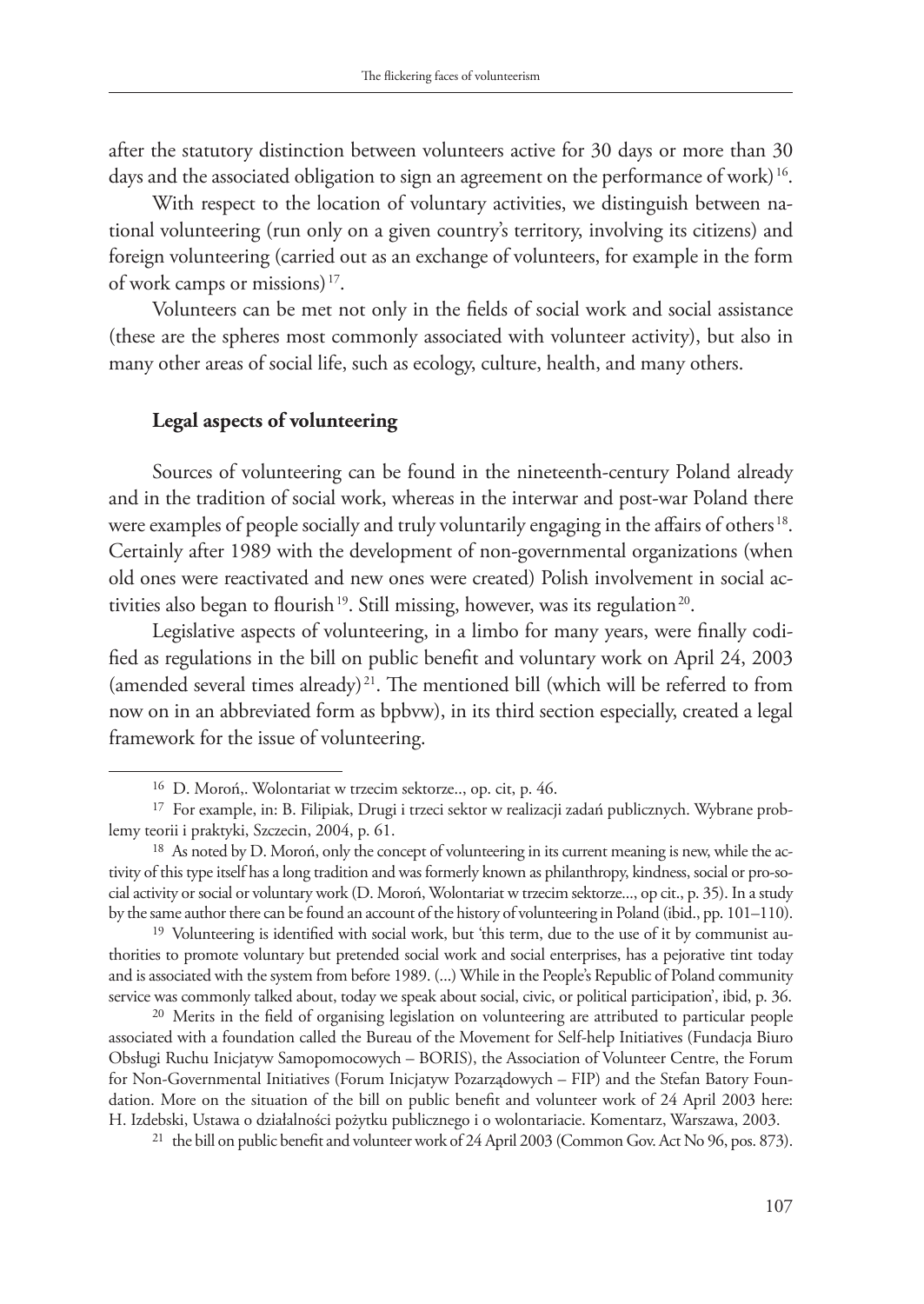In article 2, law 3 of this bill there appears in the statutory an interpretation of who is a volunteer, with an indication that it is any person who voluntarily and without compensation provides services under the terms of the bill.

In principle there are no special requirements for volunteer candidates, with the exception of certain voluntary services, the performance of which depends on the type and scope of assigned tasks, requires compliance with specific requirements and possession of specific qualifications (in the cases where such an obligation stems from separate regulations, e.g. applies to volunteers providing medical assistance); legislature indicates this need in art. 43 of the bill on public benefit. Although the bill does not mention that openly, potential and actual volunteers should be characterised by responsibility, regularity, enthusiasm, action, joy of life, openness, creativity, credibility and a number of other features that cannot all be mentioned here<sup>22</sup>. M. Ochman and P. Jordan added that a volunteer can be anyone who knowingly works for others, but this consciousness is understood as a good mental state that allows positive action for their environment<sup>23</sup>.

Volunteer service can bring benefits to organizations, under the terms of the bill, non-governmental organizations (NGOs) and entities mentioned in art. 3, law 3 in the terms of their statutory activities, in particular with regard to public benefit organisations, public administration, with the exception of their activities on economic and organizational units subordinated to public administration authorities or supervised by these authorities, except for those carried out by units of economic activity (art. 42 paragraph 1 bpbvw). This clearly makes it impossible for the private sector to profit from the activities, as well as the business sector (those considered here as volunteers should rather be called apprentices or trainees, although it should be noted that initially the term 'volunteers' denoted people learning a profession, e.g. working for free to get acquainted with a profession).

Polish law allows the use of the concept of volunteering on behalf of the loved ones, under the condition of retaining institutional mediation 24.

Although according to the Labour Code, a volunteer is not an employee and the party using their services is not an employer, a volunteer is entitled to certain rights

<sup>22</sup> In various studies there are long lists of desired characteristics of volunteers and candidates; for a study of ideal personality traits of the ideal volunteer, with a distinction between directional and instrumental characteristics, see for example A.J. Sowinski, W poszukiwaniu ideału osobowości wolontariusza [in:] B. Kromolicka (ed.)., Wolontariat w obszarze humanistycznych..., op. cit., Interesting are also the results of efforts to diagnose the range and to extract the types of social competence (of students) that is necessary in voluntary work and in a wide range of its conditions – see A. Kanios, Społeczne kompetencje do pracy w wolontariacie, Lublin, 2008.

<sup>23</sup> M. Ochman, M., Jordan P., pracować z wolontariuszami, A website in Polish here: http://www. wolontariat.org.pl/repository/Publikacje/TekstyJakprZwolZielonaKS.pdf [last accessed 02/09/2011].

<sup>24</sup> D. Moroń, Wolontariat w trzecim sektorze..., op. cit., p. 42.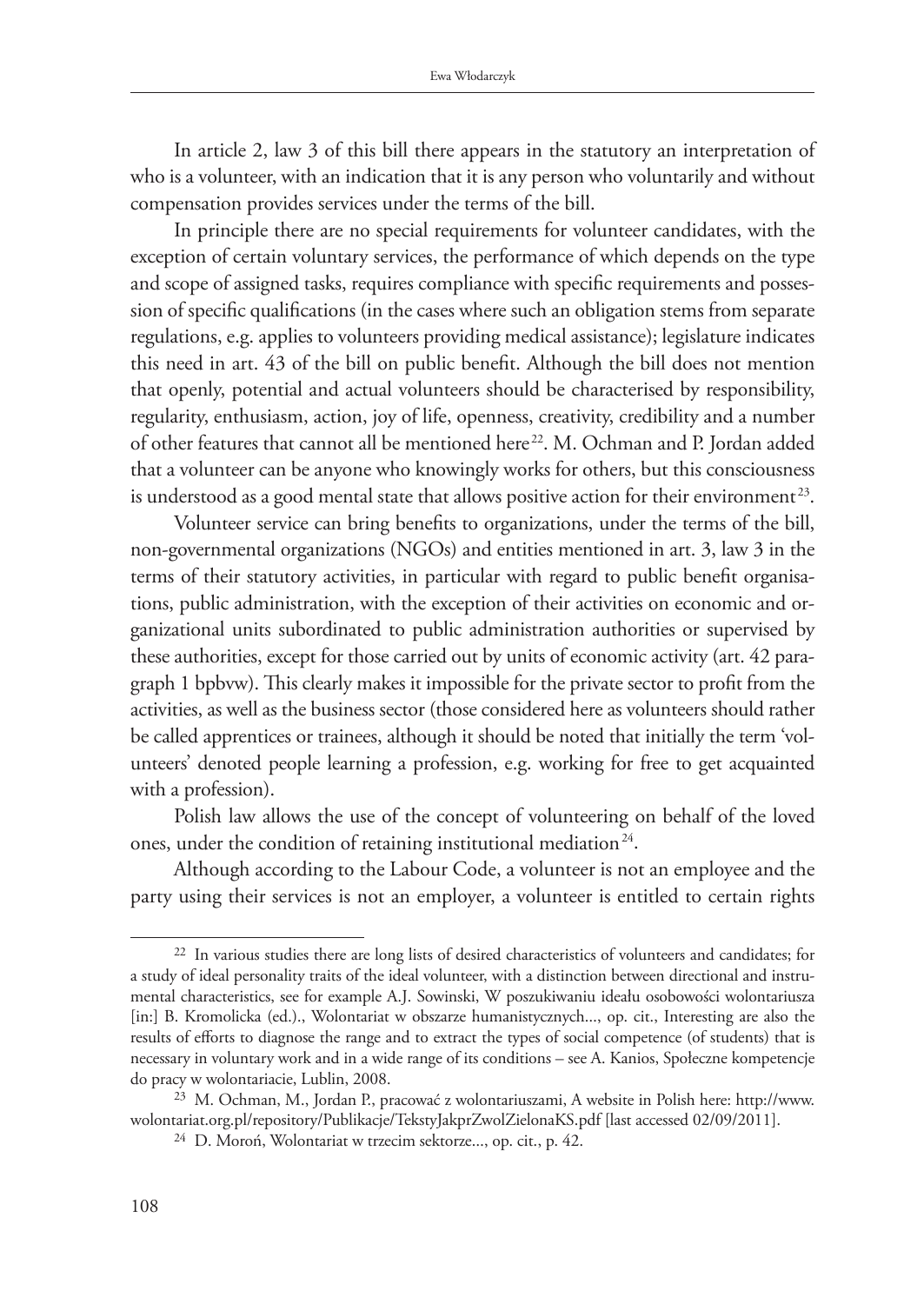and certain duties are imposed upon him, which may slightly resemble employment in its nature and scope<sup>25</sup>.

The prerogatives of a volunteer (referred to in articles 45 and 46 of bpbvw) include: the right to receive information on their rights and obligations and the availability of this information, the right to have safe and hygienic conditions of service (including, depending on the type of benefits and risk related to them, appropriate personal protective equipment) and information about health and safety risk arising from the implementation of voluntary activities, insurance against accidents (when an organization uses the services of a volunteer for no longer than 30 days, the state assumes the cost of insurance). A volunteer is also entitled to reimbursement of travel expenses and subsistence allowances (unless it is waived in writing), and – optionally – other necessary costs associated with carrying out his or her activities (in particular training, liability insurance) – all of these rights are mentioned in article 45 of bpbvw. The entity for which a volunteer performs their work must sign an agreement with them (with its contents including as follows: information about the responsibilities of the volunteer, how and when they ought to perform their services and other issues relating to the agreement – art.  $44$ , paragraphs 1 and 2 of bpbvw) – up to 30 days in an oral form (unless the volunteer requests a written version) and more than 30 days – in writing (article 44, paragraphs 2 and 4 of bpbvw). The volunteer has the right to receive a written certificate (article 44, paragraph 2 of bpbvw) and an opinion on the work performed by him/her as a volunteer (article 44, paragraph 3 of bpbvw).

Another duty of volunteers, not mentioned in bpbvw, but signalled by e.g. E. Wojnowska, is the requirement not to divulge any information gathered at work – volunteer work requires knowledge of information which is also subject to personal data protection 26. Wojnowska also makes it clear that many of the regulations are related to the place where volunteers provide their services<sup>27</sup>.

In addition to the aforementioned bill on public benefit activity, the Volunteer Charter of Ethics<sup>28</sup> and the Volunteer Charter<sup>29</sup> are also a set of assurances regarding compliance with the obligations and rights of volunteers and organizations or institutions using their support.

<sup>25</sup> E. Wojnowska, Wybrane aspekty prawne wolontariatu [in:] B. Kromolicka (ed.), Wolontariat w obszarze humanistycznych..., op. cit., p. 148.

<sup>26</sup> Ibid, p. 151.

<sup>27</sup> Ibid, p. 153.

<sup>&</sup>lt;sup>28</sup> Formulated by the Volunteer Centre in Warsaw, rules of conduct resulting from being a volunteer, see the Volunteer Charter of Ethics, the Foundation's website, 'Polish-German Reconciliation', http:// www.fpnp.pl /wolontariat/kodekswolontariusza.pdf [last accessed: 31.01.2011].

<sup>29</sup> Developed by the Volunteer Centre, the Volunteer Charter refers to the Universal Declaration of Human Rights, commonly known as the Charter of Human Rights, and it includes 15 points. See the whole charter here: http://www.angoc.webpark.pl/karta\_wolontariusza.doc [last accessed: 31.01.2011].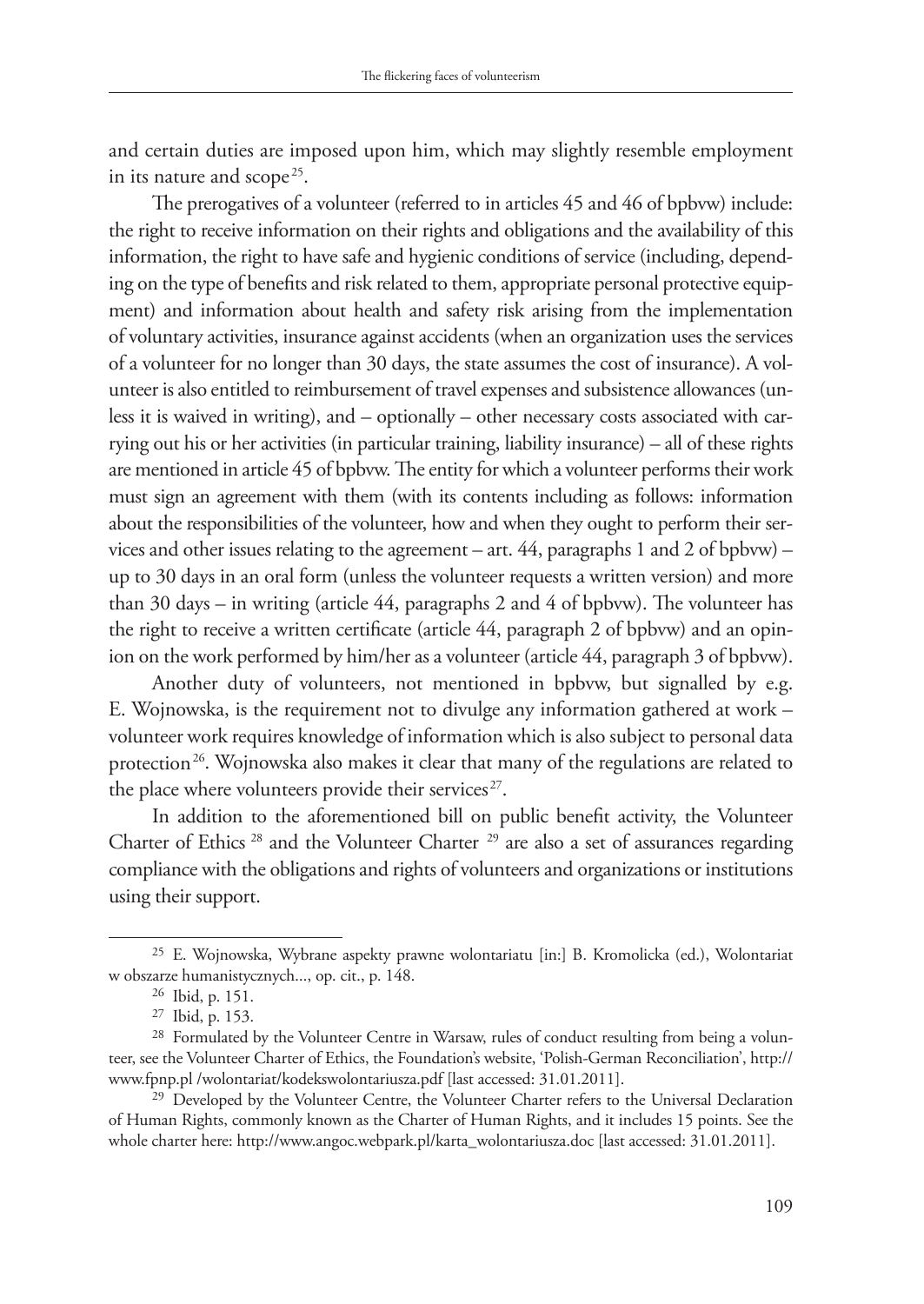What benefits follow from the statutory regulation of volunteering? It certainly rendered the volunteer commitment procedure clearer, and by formulating the rights and obligations of both parties, it facilitated the enforcing of discipline and obliging the parties to obey the statutory regulation (the situation of volunteers is set by standards, not just by good will of the engaged) and it also raised and strengthened the prestige of volunteering 30. Volunteers themselves confirm that they themselves and the organizations are becoming better versed in the rights and obligations of each party, although it is still not uncommon that the signing of voluntary agreements and voluntary insurance is neglected. In addition, the 'legality' of volunteering strengthens the records of it in other applicable legislation, laws and regulations.

#### **Volunteering in the light of statistics**

Following an initiative of the Klon / Jawor (Maple / Sycamore) Association, there are attempts to diagnose the tendency of Poles to provide selfless assistance (in the form of material assistance, or offering their own time), either directly to individuals or through institutions and organizations. The regularity of research based on similar methodology (almost every year some changes were introduced) allows to draw an overall picture of volunteering and to outline the dynamics of community involvement of Poles<sup>31</sup>.

Studies conducted in subsequent years<sup>32</sup> (on a random representative sample of Poles) produced different results over the past decade. And so, in surveys from 2001 up to 90% of respondents were unable to name any institution or organization which in the year before they had sacrificed time for; of the remaining 10%, almost half of the

<sup>30</sup> G. Makowski, Wnioski i rekomendacje [in:] G. Makowski (red.), U progu zmian. Pięć lat Ustawy o działalności pożytku publicznego i o wolontariacie, Warszawa 2008, p. 43; P. Sobiesiak, Ustawowe regulacje wolontariatu w praktyce [in:] G. Makowski (red.), U progu zmian..., op. cit., pp. 193–194; A. Krajewska, Sprawozdanie z dyskusji eksperckiej [in:] G. Makowski (ed.), U progu zmian..., op. cit., p. 210. This is confirmed by the results of monitoring conducted by the Klon / Jawor Association; the registrant implementation procedures for cooperation with volunteers, see: Monitoring działania ustawy o działalności pożytku publicznego i o wolontariacie. Raport z badań, Warszawa, 2005.

 $31$  D. Moroń indicates that the definition of voluntary activities adopted by Klon / Jawor Association is not entirely consistent with its statutory understanding, but it is the closest to it, D. Moroń, Wolontariat w trzecim sektorze..., op. cit, p. 134.

<sup>&</sup>lt;sup>32</sup> These and more extensive studies were included in subsequent publications, the Klon / Jawor Association (which for many years has conducted suitable research and collected data); they are also available on the website http://www.wolontariat.org.pl. These studies are of two kinds: the first one was conducted on representative samples of non-governmental organizations, whose representatives provided data on the number and activity of volunteers, while the second source of information are studies on a nationwide representative sample of adult Poles, who assess their commitment to volunteering. Collected in this way, such data may cast some light on the issue of volunteering in Poland, nonetheless one must not be a slave to mere numbers and percentages, blindly believing in their absolute truthfulness.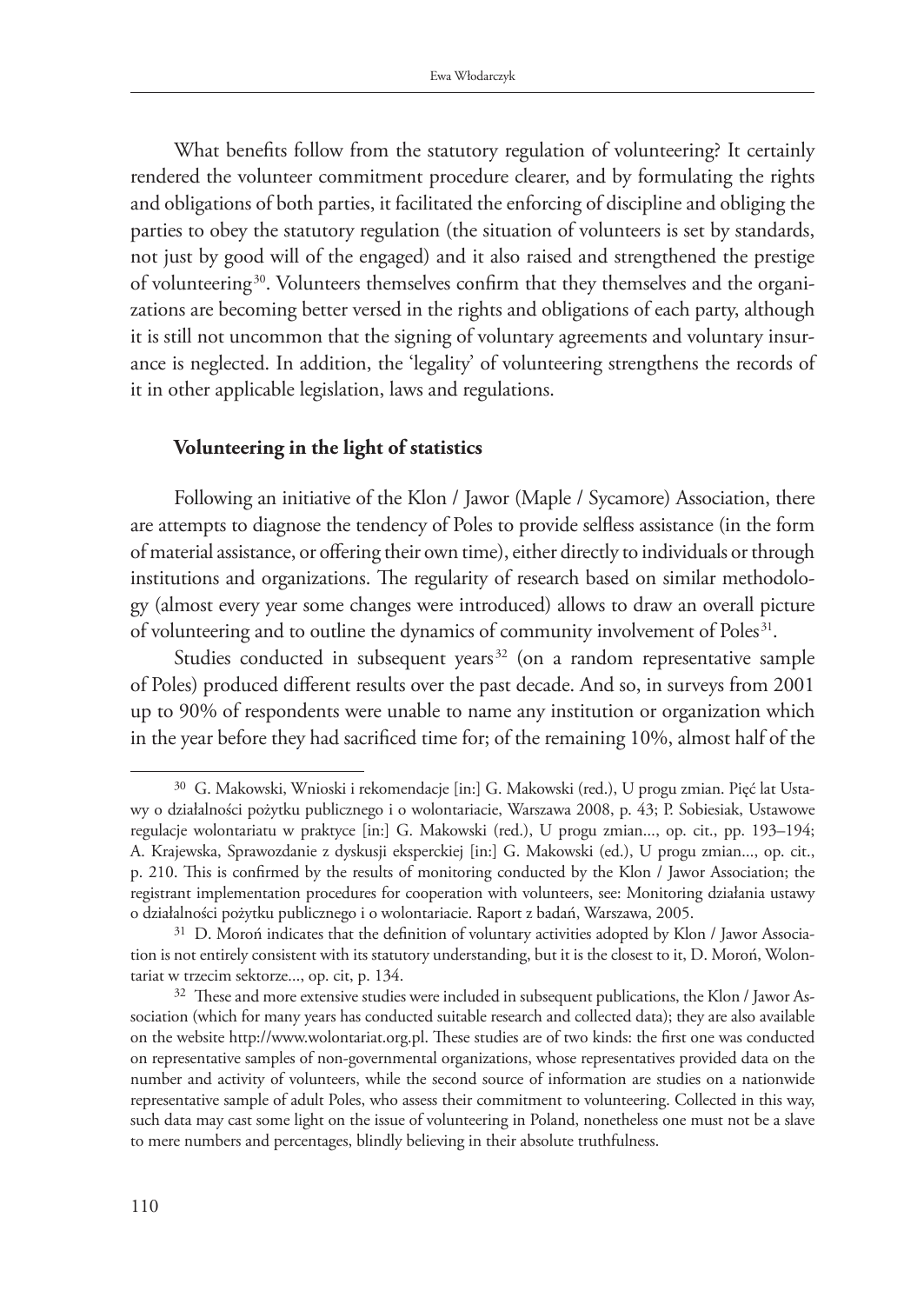respondents did provide some help directly to individuals (regardless of the form and relationship with the recipient), with financial donations and gift items definitely the most common method of support; it also turned out that about 40% of respondents did not understand the words 'voluntary' and 'volunteer' at all. In another study – in 2002 – 11.1% or 3.3 million adult Poles declared that in the preceding year they had worked as volunteers for non-governmental organizations or institutions; based on data reported by organisations themselves, the total number of volunteers was estimated to be at 1.6 million (those who at least once had engaged in volunteering the year before), while the group of permanently engaged volunteers was at about 331,000. In subsequent years, in 2003 (17.7% of respondents, which can be estimated to mean 5.3 million adult Poles) and 2004 (18.3% or approximately 5.4 million adult Poles) an increase was observed in the number of people declaring that previous year they had sacrificed their time for free to NGOs, social and religious movements. The year 2005 brought the most optimistic results – according to the research, 23.2% or 6.9 million adult Poles stated that they had devoted their time to voluntary work, thus completing a double increase compared with 2001; just like in the preceding years, they were most often engaged in activities on behalf of the poorest, organizations, religious movements and parish or rescue organizations. For the first time the number of adult Poles involved in voluntary action has decreased – as compared to previous years, in 2006, although this was not a drastic difference – to the value of 21.9% (i.e. 6.6 million). The effects of a research conducted in 2007 confirmed the conviction that the data obtained in the past year, indicating a slight decrease in the number of volunteers, had not meant a one-time reduction and that the downward trend had persisted, reaching the rate of 13.2%, i.e. about 4 million adult Poles identifying themselves as volunteers (but clearly so, with the number of hours devoted to volunteerism more than doubled). Test results from 2008 confirm the crisis of volunteerism, because only 11.3% of adult Poles declared that they had devoted their time through free work to others. And though the year 2009 showed a slight increase since the previous year in the number of people involved in voluntary activities – i.e. 12.9% – the rise should not be a reason for excessive optimism, because it seems that we are facing a general decrease of volunteer activity all the same.

What can be the reason of this state of affairs? Clearly, there are a few reasons. Decisions about participating in volunteer activities are not yet taken solely on the basis of individual value systems, but our choices, behaviour and life strategies are built in relation to objective circumstances, associated for example with the economic situation of the country and the conditions for building a sense of social security; just like the reasons for helpful behaviour are multi-motivational, the reasons for not engaging in volunteer activities are of the same complex nature too.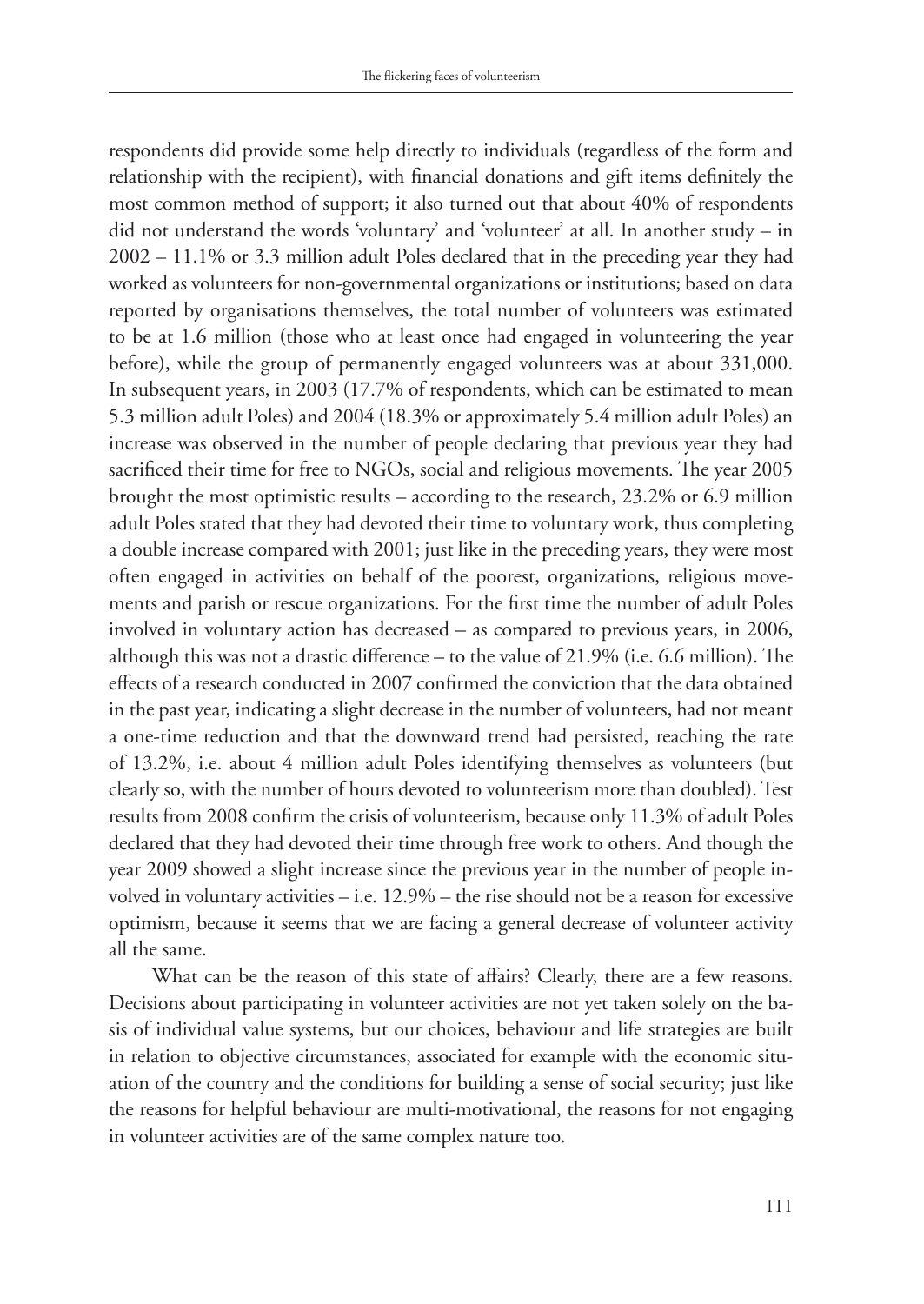Perhaps the number of volunteers in Poland is decreasing because young people (the group that forms the basis of volunteerism) until recently used to see volunteering as an opportunity to gain professional experience and regarded it as a potential additional advantage on the labour market, but the reality turned out to be different, and it is possible that employers do not regard their candidates' volunteer experience so highly during the recruitment process after all.

Perhaps the reason is the awkwardness of organisations in recruiting volunteers, or their disregard for this necessity. Many volunteers feel disappointed as their eagerness to help gradually disappears due to a lack of interest in them of their organizations, which do not really know what their volunteers could do and how, and where little effort is put into preparing a meaningful plan for channelling and developing the enthusiasm of volunteers. The involvement of volunteers in the work of the organization is sometimes viewed as an additional obligation to its employees, who have their own responsibilities already. A commonly overlooked fact is that through proper organisation of volunteer work of such people, full-time employees can be relieved and that the operation of the entire organization can also be extended<sup>33</sup>.

Another reason for this state of affairs was pointed out by A. Giza-Poleszczuk: 'There is a common nineteenth-century understanding of volunteering as "selfless dedication to the little ones". Such narrow understanding results in a very narrow range of acquisition of new volunteers, promotion and communication strategy and the type of activities that are classified as voluntary. It also has two important consequences. First of all – it blocks the possibility of building a volunteer base through introducing it into university curriculum, linking with other initiatives, etc. Secondly – volunteering deters people who would like to do something for others, but not necessarily in an atmosphere of self-sacrifice, and not necessarily exclusively for victims of fate, but for those who simply want to do something.'<sup>34</sup>

Perhaps the reasons for the decrease in voluntary commitment should also be seen in the light of a general public distrust of NGOs (as well as associations, foundations).

Also, there may still be a lack of the awareness that a volunteer can be active not only within the framework of the third sector, but also in a government department, and volunteers could find some space for their activities there.

Compared to other countries, Polish volunteering has definitely got 'a face of a young man' (a remark of A. Giza-Poleszczuk). Only about 1/10 of all Polish volunteers are people over 50 and are rather seen as those who are recipients of volunteerism

 $33$  A. Lada, 2011: Światło na wolontariat, "Eulotka", 2010, no 9 (32), in addition to bimonthly gazeta.ngo.pl.

<sup>34</sup> D. Mól, Wolontariat w Polsce A.D. 2008. Wolontariat. Skąd ten kryzys?, the website of hospice volunteering: http://www.wolontariat.hospicja.pl/512.html [last accessed: 27.01.2011].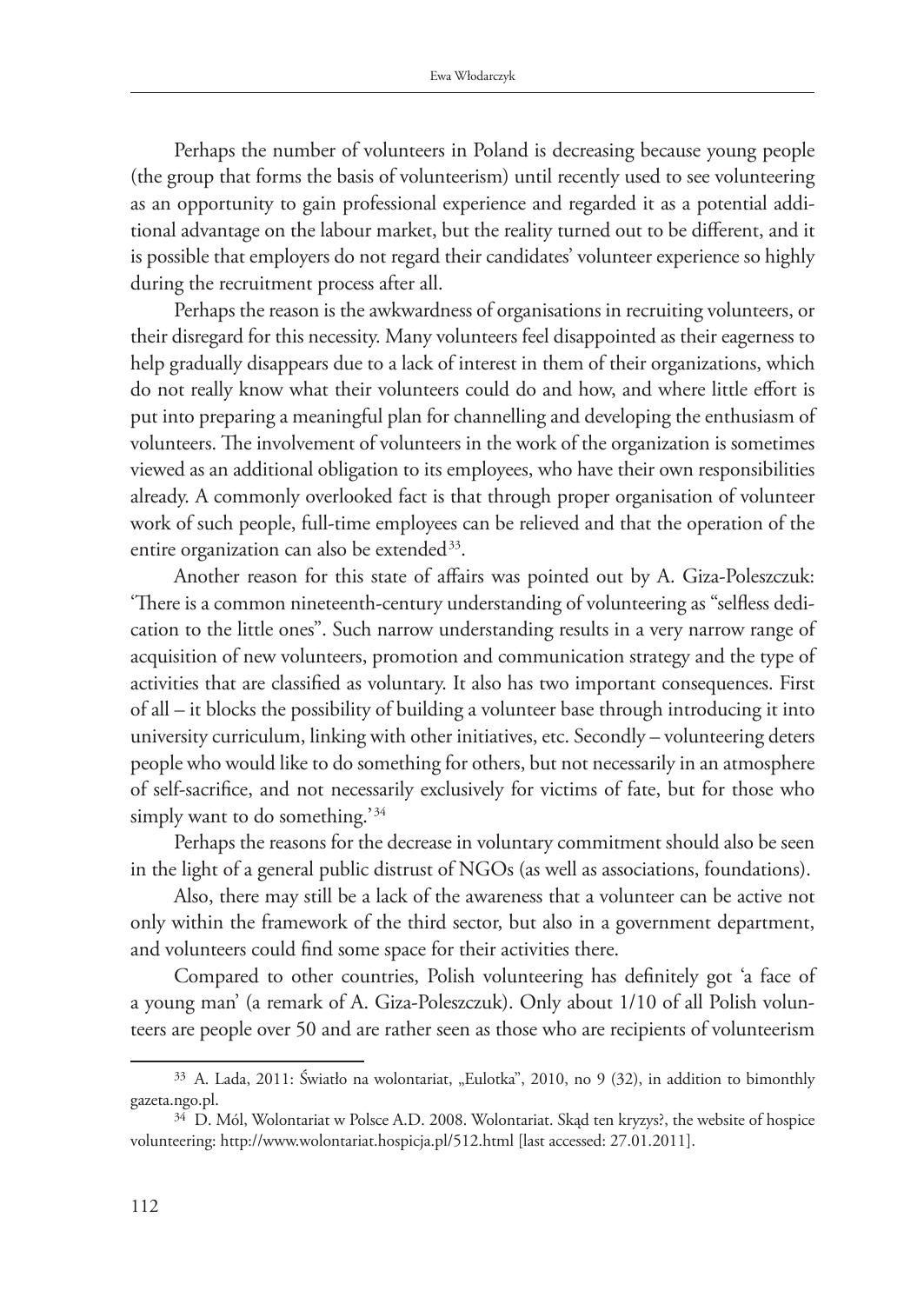more than donors, but people nearing their retirement age or at the retirement age may become a potentially active group of volunteers.

Perhaps young generations of Poles do not represent pro-social attitudes, they have a lack of sensitivity and willingness to help others, or maybe there is too little socialisation around aimed at the development of altruism and the value of 'being' over 'having'.

## **The European Year of Voluntary Activities in the European Union and Poland**

As mentioned above, a decision of the Council of the European Union designated the year 2011 to be the European Year of Voluntary Activities<sup>35</sup>. 'Become a volunteer! Change the world yourself' – is its leading slogan. This is a great chance to promote this form of activity along with changes in public awareness regarding its nature and importance, also in Poland (especially that the European Year celebrations coincide with Poland taking over the Presidency of the EU). To emphasise the importance of volunteer work, to encourage others to undertake voluntary activity and to respond to the upcoming challenges, four main goals were established for 2011 as the European Year of Voluntary Activities: 1) reducing barriers to volunteering in the EU, 2) mobilization of volunteer organizations and an improvement of the quality of volunteering, 3) granting rewards and recognition to voluntary activities, 4) raising awareness of the value and importance of volunteering. To achieve these objectives, the Commission will encourage an exchange of good practices between authorities and voluntary organizations in member states. Emphasis will be placed on training volunteers, accreditation and quality assurance, as well as efficient and effective matching of skills of potential volunteers to volunteer needs. Moreover, the Commission will encourage mergers in the new pan-European network to promote cross-border exchanges and synergies between volunteer organizations and other sectors, especially enterprises.

The European Year of Voluntary Activities was planned as a year of hundreds of activities and projects at the national and European level, e.g. meetings and events related to the objectives of EVC (including national meetings, associated with the initiation and promotion of the Year for creating a forum for a debate about specific initiatives), conferences and seminars (national, regional and local levels to facilitate mutual learning and exchange of good practices), information and research activities,

<sup>35</sup> The following information on the Year from the portal of NGOs: http://wolontariat.ngo.pl/wiadomosc/605598.html [last accessed 28/01/2011]; the official website of the European Year of Volunteering: http://europa.eu/volunteering.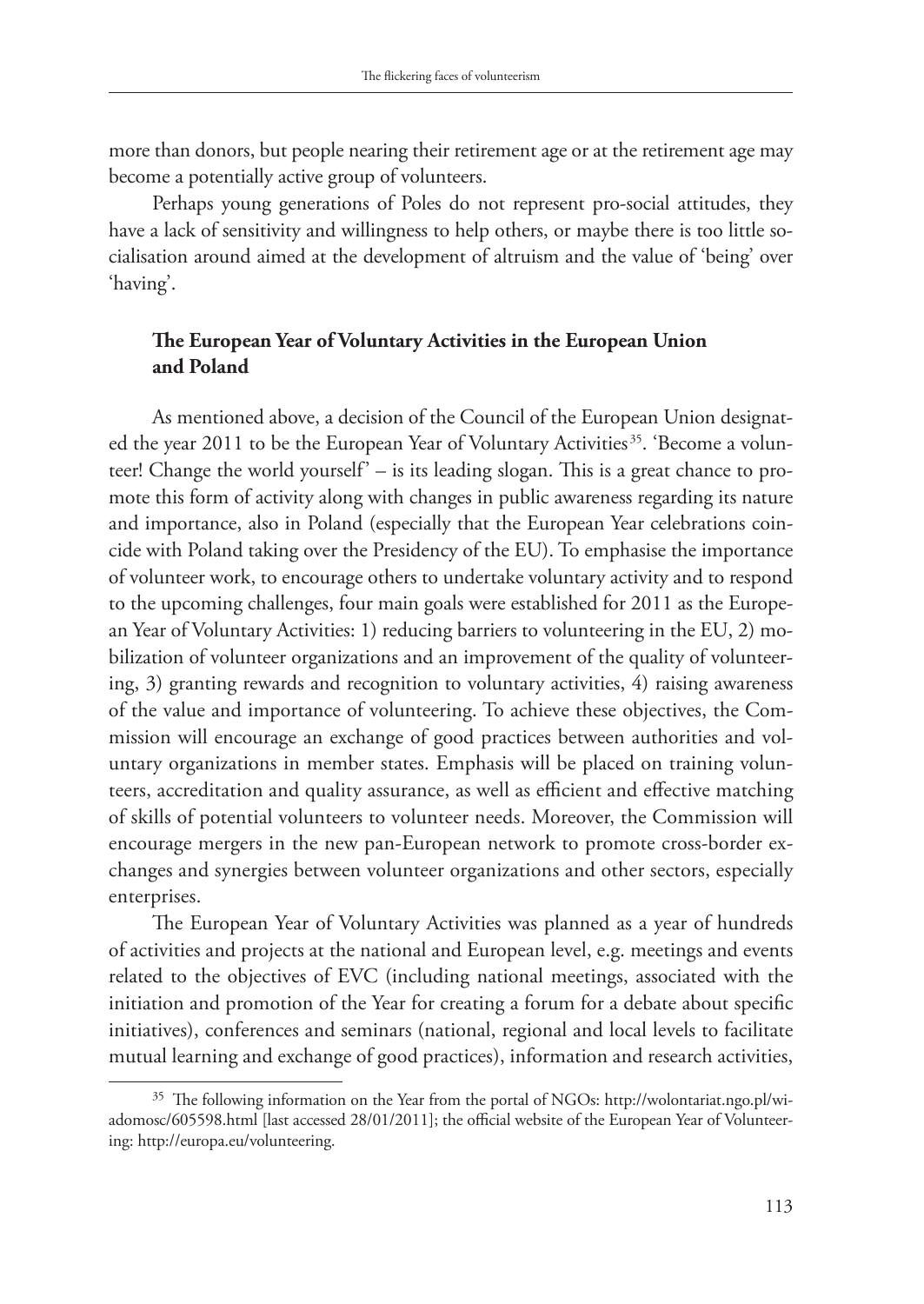as well as educational and promotional campaigns (at national, regional and local levels, including the organization of competitions), and finally – cooperation with the mass media.

In Poland, Ministry of Labour and Social Policy was established as the national body to coordinate the celebration of the Year (by the virtue of being the ministry responsible for issues of public benefit and volunteer work), and it produced a document entitled *National Plan of Action for the European Year of Voluntary Activities in 2011 in Poland<sup>36</sup>* (its creation is valuable because Poland has never before created any comprehensive documents on strategic development dedicated entirely to volunteerism). Diagnosed in 2009, voluntary commitment of Poles at less than 13% does not reach the European Union average of 23% 37 and it is worth taking some action in order to mobilise Polish citizens to participate in this type of activity. Issues touched upon in the abovementioned document on the national challenges of volunteering include:

– supplementing fragmentary knowledge about volunteering in Poland

In the justification, we read: 'The big obstacle to accurate design of support for the development of volunteering in Poland is the lack of cross-sectional studies, which would create a portrait of a contemporary Polish volunteer, and thus a basis for identifying effective channels to reach potential volunteers. (...) Moreover, the functioning understanding of volunteering is narrow and does not cover all forms of volunteering and does not keep pace with the dynamic development of the areas of voluntary activity. On the other hand, exchange of knowledge and experience between volunteer coordinators in different areas (voluntary sport, youth, etc.) at national, regional and local levels, as well as on the European, is limited. NGOs often lack knowledge as to how to engage volunteers for voluntary work, how to manage them wisely, and how to effectively promote volunteering as such. At the same time central and local administration has limited understanding of issues related to volunteering, which results in both low support for initiatives related to the development of volunteering, as well as a moderate use of the support, which also for public administration may assume the form of the involvement of volunteers.'<sup>38</sup>

– changing low prestige of volunteering in the social consciousness of Poles

The case for this challenge is argued this way: 'In the Polish society a still popular stereotype of social work is that it is a top-down imposed form of activity, an aftermath

<sup>36</sup> Electronic version available in the Information Service Department of Public Utility http://www. pozytek.gov.pl/files/Biblioteka/PD\_ERW\_2011\_ KSE. Pdf [last accessed 28/01/2011].

<sup>&</sup>lt;sup>37</sup> Quoted from: Report on Volunteering in the European Union, a study conducted by GHK for the European Commission, submitted in February 2010. It should however be noted here that the lack of common indicators, common methodology and exchange of information makes the research conducted by the European countries not comparable between countries.

<sup>38</sup> Krajowy Plan Działania dla Europejskiego Roku Wolontariatu 2011 w Polsce, Warszawa, 2010, p. 4.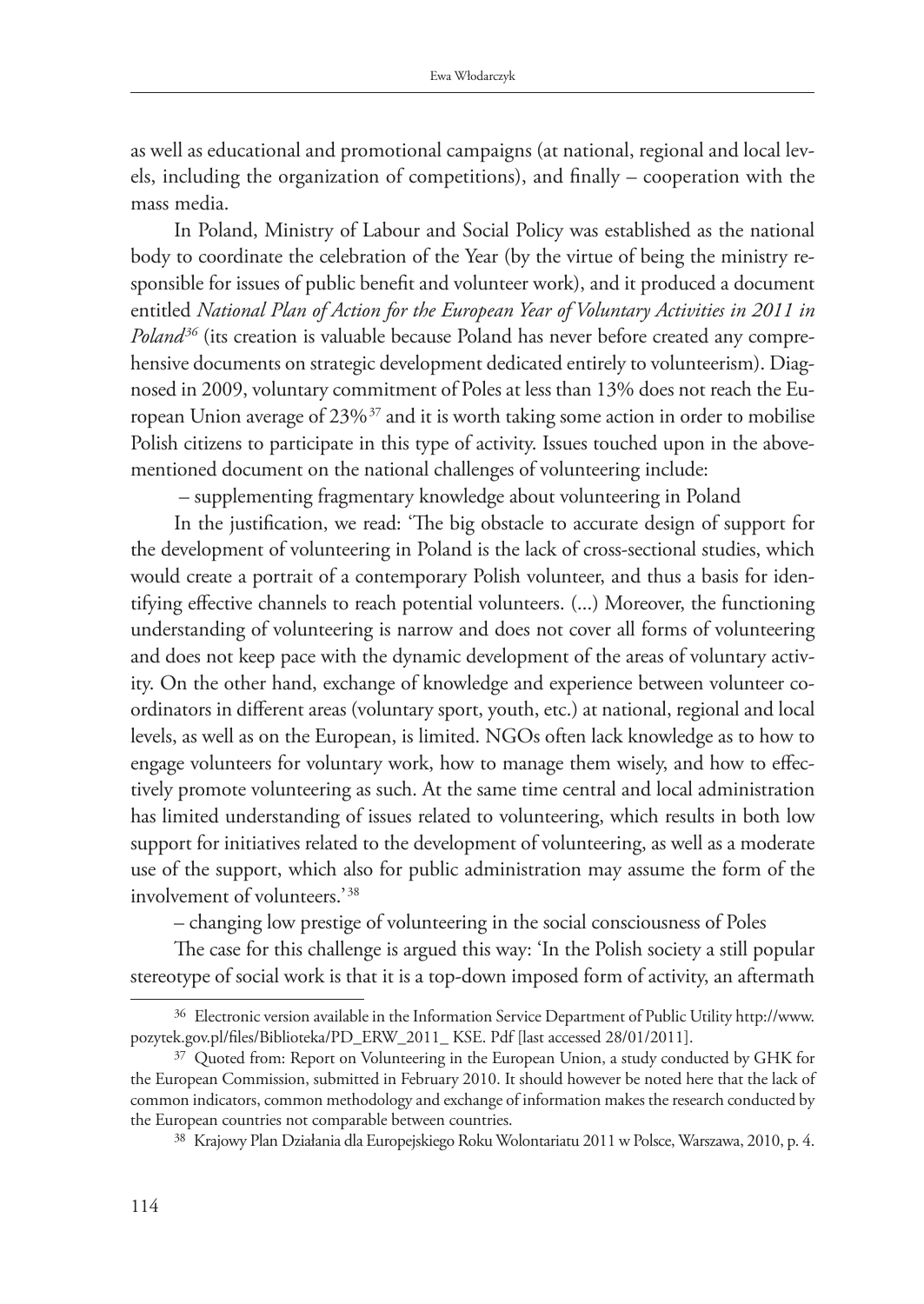of the political system in Poland before 1989. Low social prestige of volunteering negatively reflects the perception of this form of activity by the people who are potentially the main beneficiaries. (...) The challenge is the fact that information about possible involvement in voluntary activities as a form of full participation in the society and increasing labour market opportunities (e.g. via *e-volunteering*) are particularly poorly distributed among the groups which have potentially less chance of finding employment, including the disabled or those from smaller towns.<sup>'39</sup>

– development of activities supporting volunteering

The validity of this postulate is based on the fact that this weakness 'refers to both agencies specialising in the promotion of volunteering as a form of social activity, as well as the recipients of volunteer work. Sometimes there are inadequate levels of knowledge and skills of coordinators and animators of voluntary activity. The structures of activation and support of volunteering are scattered, concentrated rather around sectorial activity (e.g. sports, hospice, student or labour volunteering). There is a lack of a comprehensive approach to the management of volunteers – both at the national level, as well as at regional and local levels. Relatively rarely such organisations are members of European networks, particularly those specialising in advocacy for volunteering. Thus they do not benefit from good practice in other countries, needlessly putting a lot of effort into finding solutions that already exists. (...) A barrier to effective support of the development of volunteering is also a weak flow of information between different subjects, the lack of a single communication platform, allowing for efficient exchange of experiences, connecting potential volunteers with organisations seeking their support, and finally the exchange of experiences at the supranational level.<sup>'40</sup>

In this document there is also the information that in the Strategy for the Development of Civil Society for years 2009–2015 there were records of volunteering (one of the strategic targets set in this document is concerned with achieving optimal participation of citizens in public life and is a necessary condition for creating a firm foundation for subjective activities of citizens and their communities in the shaping of social development, economic growth and the growth of political culture)<sup>41</sup>. You can find here also the assertion that the upgrade of the existing approach to volunteering development policy in Poland finally began; it involves a reformulation of the programming of the existing system of strategic documents, and volunteer subjects will be included in the draft of the Strategy for the Development of Social Capital 2011<sup>42</sup>.

<sup>39</sup> Ibid, p. 4-5.

<sup>40</sup> Ibid, p. 5–6.

<sup>41</sup> Ibid, p. 6.

<sup>42</sup> Ibid, p. 6.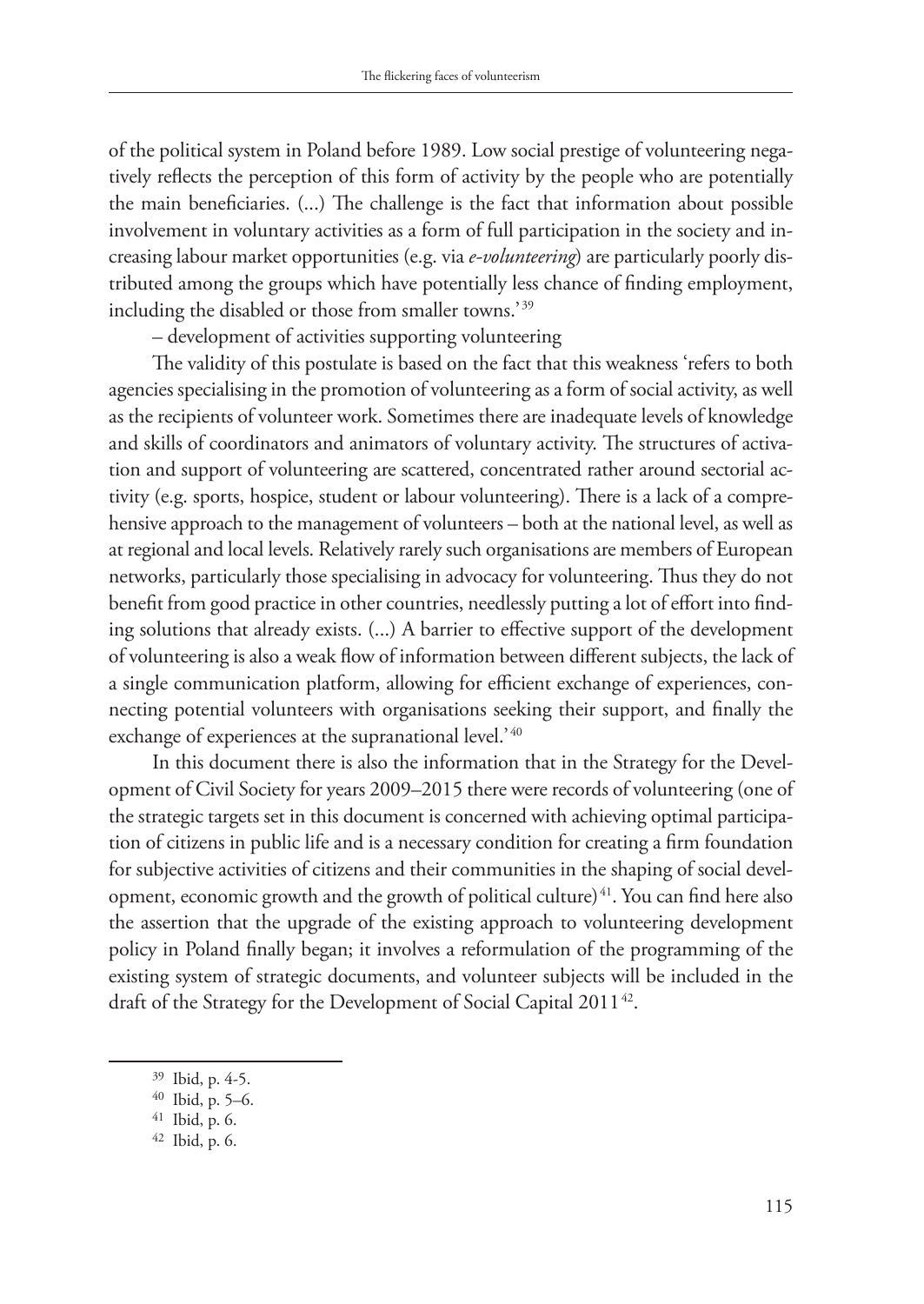In the analyzed text there also appears a mention of hope that 'the activities undertaken in celebration of EYV in 2011 will result not only within the immediate horizon of 2011, but also in the long term. The widely understood potential generated as a result of events and initiatives around the EYV in 2011 will certainly be used in the years to come, as good practice or as a component of new projects. In this sense, the ideas of EYV 2011 will gain some continuity in the future, and the results themselves – at national, regional and local levels – will be visible long after the celebration of EYV 2011.' 43

It should be noted that for many years now December 5<sup>th</sup> of every year has marked the celebration of the Day of Volunteers, established in 1986 by the United Nations in recognition of many tireless volunteers who donated themselves, their time and skill to others.

#### **The 'uglier' face of volunteering**

It seems that the phenomenon of volunteering is commonly spoken about with the emphasis falling mostly on its positive aspects. No doubt the value of voluntary activity is rightly pointed out, emphasizing the dormant treasury of timeless values that it is, but you really should not exaggerate with that. Only after removing the pink glasses, which tend to be worn by uncritical eulogists of the idea of volunteering, one can clearly see the grey reality in which the volunteer works in Poland, one can see the shortcomings in the area of volunteering. Below we will indicate some of these weaknesses.

Many Poles have not coped well with the consequences of changing the state orientation from protectiveness towards the principle of subsidiarity, which is why so many of them need multi-dimensional support, for which an important link is a huge group of volunteers. The existence of a sizeable area for the activity of NGOs and the need for broad involvement of volunteers reflects the incompetence of our state in the area of aid and that it is actually still crawling as far as the construction of effective social infrastructure is concerned. The state happily transferred to the third sector a share of its duties, which the state itself had failed to fulfil. Deficiencies in this area are considerable, so volunteers fall into this gap as if into a bottomless pit.

Some people forget (or choose not to notice) that the work of volunteers is valuable also because of its economic aspect: the state saves money on their work, as they perform free work for which otherwise the state would have to pay to full-time employees. The importance of unpaid volunteer help is also associated with a relief for those involved in NGOs by providing a valuable backstage performing its statutory tasks.

<sup>43</sup> Ibid, p. 32.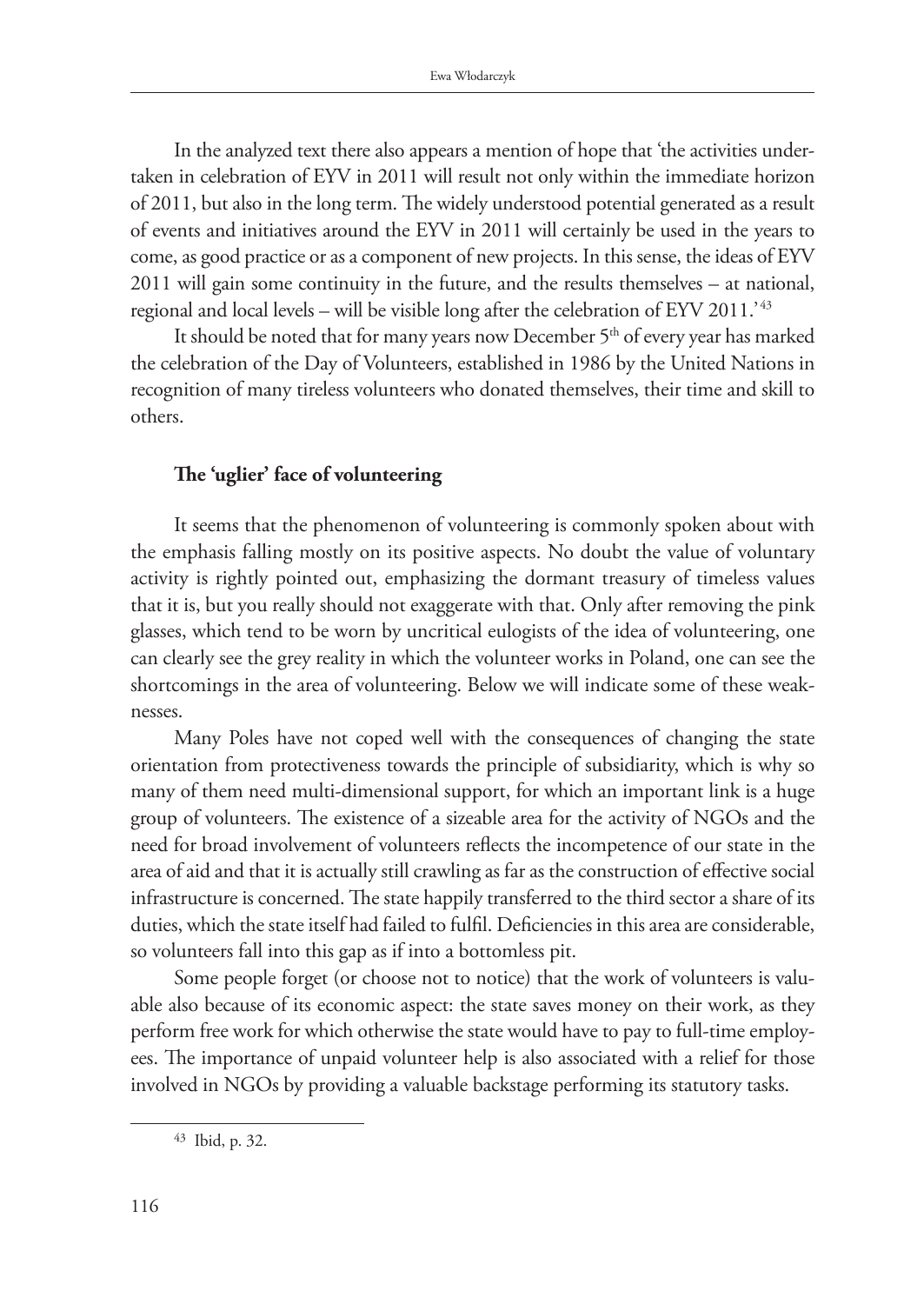In some circles (such as those preparing academic youth to various support activities) we can observe pressure directed at making students active in some area of volunteerism. Such incitement supported by the argument that only a person with voluntary experience will be a specialist in their field causes that the decision of engaging in volunteer work is taken under specific pressure, thus losing its fundamental aspect of being voluntary. It is even so sometimes that those who do not lend themselves to this suggestion actually meet with openly shown condemnation and criticism.

A number of faults can be spotted within volunteerism itself. There is some controversy over the competency of volunteers. Contrary to pronounced incentives, in fact, not everyone can be a volunteer, because in addition to free time and desire, you should also possess certain competencies and necessary predispositions character-wise (such as responsibility), so as to avoid situations that cause more harm than good. Often organizations that rely on volunteer work complain about the 'straw enthusiasm' of volunteers, lack of being systematic, rarity of commitment.

The weakness of volunteerism is also generated by people taking advantage of volunteer activity. Often they are not ready to work with volunteers, do not fulfil their obligations (incidentally, guaranteed by the bill on public safety), they do not 'invest' in themselves and sometimes, unfortunately, through some reprehensible practices they show their disrespect to those who would like to support them.

Another problematic issue is the danger that may lie in the consequences of permanent support, transforming with time into regular care. One should not ignore the fact that sometimes people who have been helped for a long time get used to constantly being supported, instead of working on their situation themselves, which inhibits their activity, in the process also weakening their ability to be independent and furthermore strengthening attitudes of passivity, helplessness and pretension<sup>44</sup>.

Volunteers can also fall prey to various problems: compassion instead of charity, mercy instead of love, dependence instead of freedom, the need to be loved and not to love, misanthropy camouflaged perfectly with a guise of goodness and concern for others, linked with narcissism or love of people confused with the pleasure to deal with them 45.

<sup>44</sup> M. Czerepaniak-Walczak calls this 'traps of mercy' and mentions among them traps of pretension, traps of learned helplessness, a trap of dependency on aid and manipulating others, using the goodness of others; see M. Czerepaniak-Walczak, Od pomocy państwa do samopomocy – procesy emancypacji w społeczeństwie obywatelskim (perspektywa pedagogiczna) [w:] B. Kromolicka (ed), Wolontariat w obszarze humanistycznych..., op. cit, pp. 163–164.

<sup>&</sup>lt;sup>45</sup> J. J. Wygnański, "Robię to, bo Pan tego nie robi....", "Znak", 2000, no 12.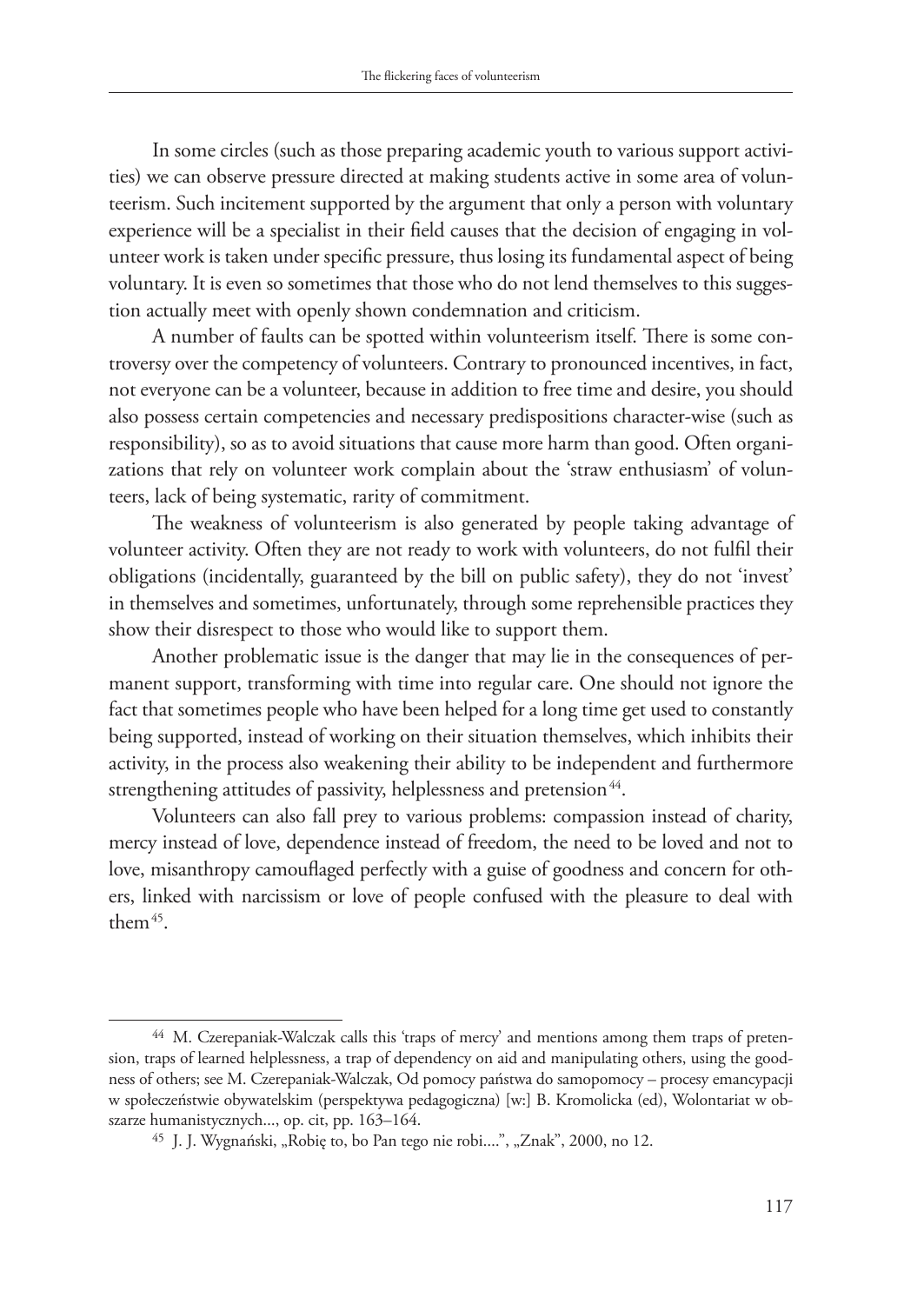Often in discussions about volunteering there are allegations that the motivation of volunteers<sup>46</sup> is often only endogenous<sup> $47$ </sup>, and that their generosity is sometimes false, illusory. Indeed, complete selflessness becomes questionable and probably it is better accept that it may be partial, characterised by only some signs of altruism, because it is difficult to give examples of activities that would not be connected with some business (although, for example, does a man who saves a drowning child think that this will bring him recognition?). In fact, however, 'purity' can be challenged, noting that it in fact has a 'second bottom' – a kind of 'business', a prize that assumes the form of positive experiences that follow from providing assistance. Such gratification can stem from experienced satisfaction and contentment from contributing to the improved well-being of some other person. A kind of a reward may also be the fact of being aware of your positive image in the eyes of other people and in self-esteem (although sometimes that perception of being needed, useful, effective, or simply a better person changes smoothly into a sense of superiority and pride). Yet another profit from volunteer activity can be the discovery of a different perspective on your daily life and your ordinary affairs, applying emotional distance to your problems (separation from them or looking at them in a different light). A form of benefit may also be satisfying a number of one's needs (acceptance, recognition, affiliation, membership, etc.). Volunteering is also sometimes an experience that gives profound sense to things, giving volunteers an opportunity to find their place in the world, confirm their own sense of existence. One cannot also challenge the fact that for some people volunteering is just another opportunity to gain knowledge, practical skills, experience and know their potential or some professional environment and gain measurable profit in the form of documented volunteer activity, treated as an asset when applying for a job or to university. It also happens that the decision to engage in volunteer work is based on internalised social norms, 'one must help

<sup>46</sup> Motives for being a volunteer are fairly well diagnosed and named. The results of such studies see, among others.: reports developed by the Klon / Jawor Association, K. Kossek,, Anioły, które dają i biorą – o motywach bycia wolontariuszem [in:] B. Matyjas (ed.), Wolontariat jako działanie prospołeczne..., op. cit.; B. Filipiak, Drugi i trzeci sektor..., op. cit., pp. 57–58; K. Błońska, Osobowość wolontariusza. Dlaczego ludzie pomagają [in:] D. Widelak, S. Śliwa (ed.sc), Idea wolontariatu w kształtowaniu społeczności lokalnych, Opole 2009; I. E. Dąbrowska, Motywy działania wolontariuszy, "Problemy Opiekuńczo-Wychowawcze", 2007, no 9.

<sup>47</sup> Analysing the causes of helping others, quoting Jerzy Karyłowski (see J. Karyłowski, O dwóch typach altruizmu, Wrocław 1982, pp. 13, 132) we may point to regulating pro-social behavior by dual mechanisms: endocentric and exocentric, or two types of motivation underlying altruistic behaviour: endogenous – a person motivated by the internal reward of maintaining or enhancing a good opinion of themselves (as a motivating factor in anticipation of the desired changes or to avoid unwanted changes in the image of themselves) and exogenous – if the person is oriented to others and directs their desire to improve the situation of another person or to prevent its deterioration (as a motivating factor in anticipation of the desired changes – improvements or to avoid unwanted changes in the situation of other people).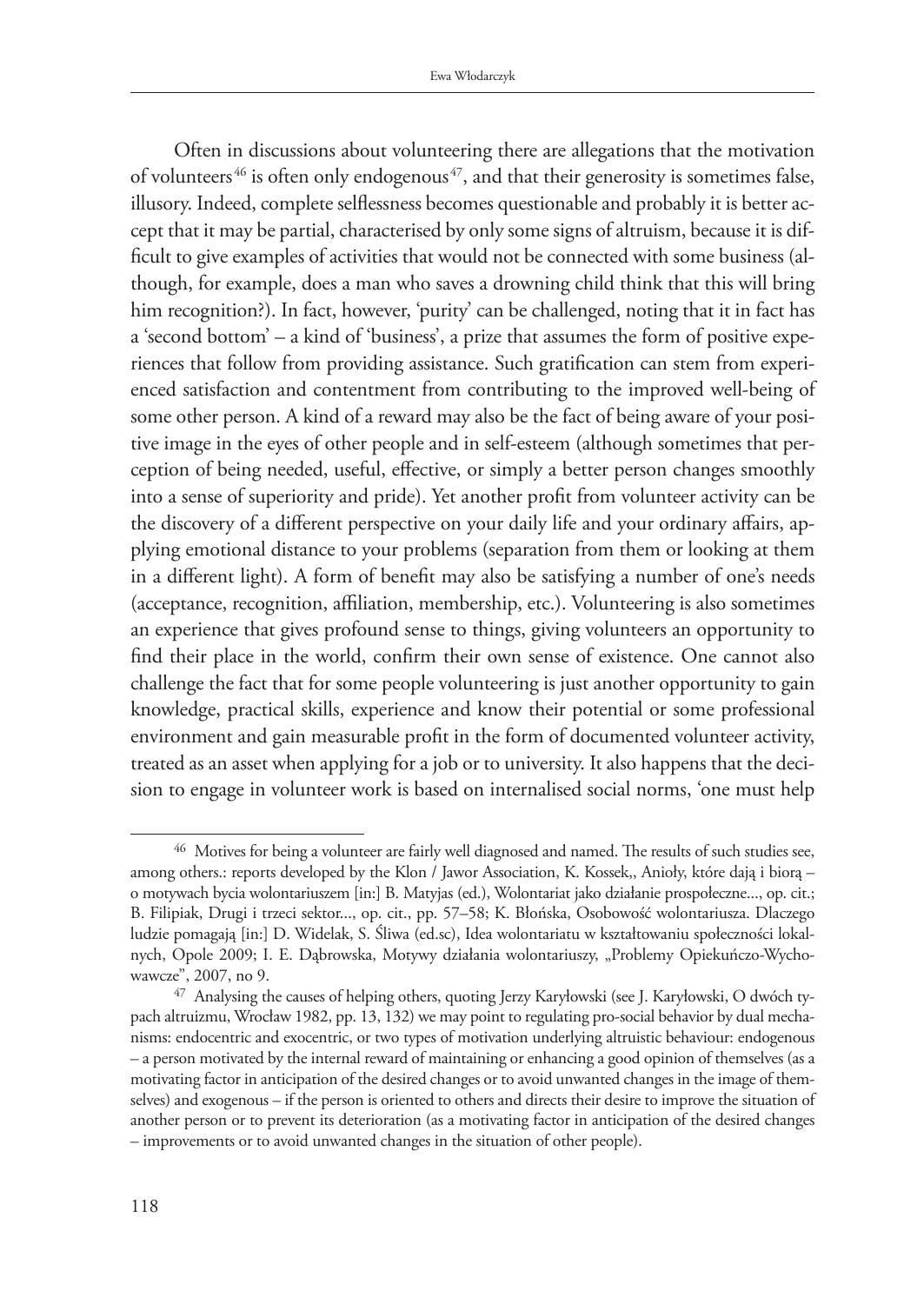those in need', a sense of duty and – following as a consequence of not complying to these norms – remorse and guilt. People work socially also due to other forms of motivation: because volunteering is in fashion, because of their desire to meet new people, to return a favour $48 - i.e.$  wanting to repay some aid they obtained when they needed it, because of their need to fill the excess of free time or even finding those arguments in ethically low justifications – by treating instrumentally their commitment to volunteering, just as a means to achieve their goals. Voluntary activities can sometimes be an attempt to secure some personal benefit<sup>49</sup>.

Does it mean then that we are dealing here with some kind of 'commercialisation' of volunteering 50, which ceases to be service, and becomes just a stage on the way to personal success or an instrument to satisfy one's own needs? This state of affairs distorts the very idea of voluntary work, which instead of being heartfelt, begins to be taken as utilitarian. 51

In conclusion we might say then that all we can do is hope that, all in all, for many people volunteering is still a space to promote being good and to expose the good in the human nature, a sphere in which humanity can flourish.

#### **References:**

- Błońska K., Osobowość wolontariusza. Dlaczego ludzie pomagają, [in:] D. Widelak, S. Śliwa (ed.), Idea wolontariatu w kształtowaniu społeczności lokalnych, Opole, 2009
- Cichoń R., Działalność wolontariacka jako jedna z form wsparcia organizacji pozarządowych w środowisku lokalnym, [in:] B. Matyjas (ed.), Wolontariat jako działanie prospołeczne w obszarze pomocy społecznej i pracy socjalnej, Kielce, 2009
- Czerepaniak-Walczak M., Od pomocy państwa do samopomocy procesy emancypacji w społeczeństwie obywatelskim (perspektywa pedagogiczna), [in:] B. Kromolicka (ed.), Wolontariat w obszarze humanistycznych wyzwań opiekuńczych, Toruń, 2005
- Donevska M., Praca socjalna jako profesja i rodzaj aktywności społecznej, [in:] E. Marynowicz-Hetka, J. Piekarski, E. Cyrańska (ed.), Pedagogika społeczna jako dyscyplina akademicka. Stan i perspektywy, Łódź, 1998
- Filipiak B., Drugi i trzeci sektor w realizacji zadań publicznych. Wybrane problemy teorii i praktyki, Szczecin, 2004
- Garczyński S., O dawaniu, Warszawa, 1985
- Karta Etyczna Wolontariusza, the website of the Foundation "Polsko-Niemieckie Pojednanie", http://www. fpnp.pl/wolontariat/kodekswolontariusza.pdf [last accessed: 31.01.2011]

<sup>48</sup> M. Łobocki calls such situations 'reciprocated altruism', understood as an anticipation of reciprocity and a favour that will shortly be returned, see M. Łobocki, M. Łobocki, Altruizm a działalność pracowników socjalnych i wolontariuszy [in:] K. Marzec-Holka (ed.), Pracownicy socjalni i wolontariusze a możliwości reformy pomocy społecznej, Bydgoszcz 1998, p. 68.

<sup>49</sup> M. Łobocki, Altruizm a działalność pracowników socjalnych..., op. cit., p. 59.

<sup>50</sup> P. Sobiesiak, Ustawowe regulacje wolontariatu..., op. cit, p. 192.

<sup>51</sup> A. Krajewska, Sprawozdanie z dyskusji eksperckiej..., op. cit., s. 210.